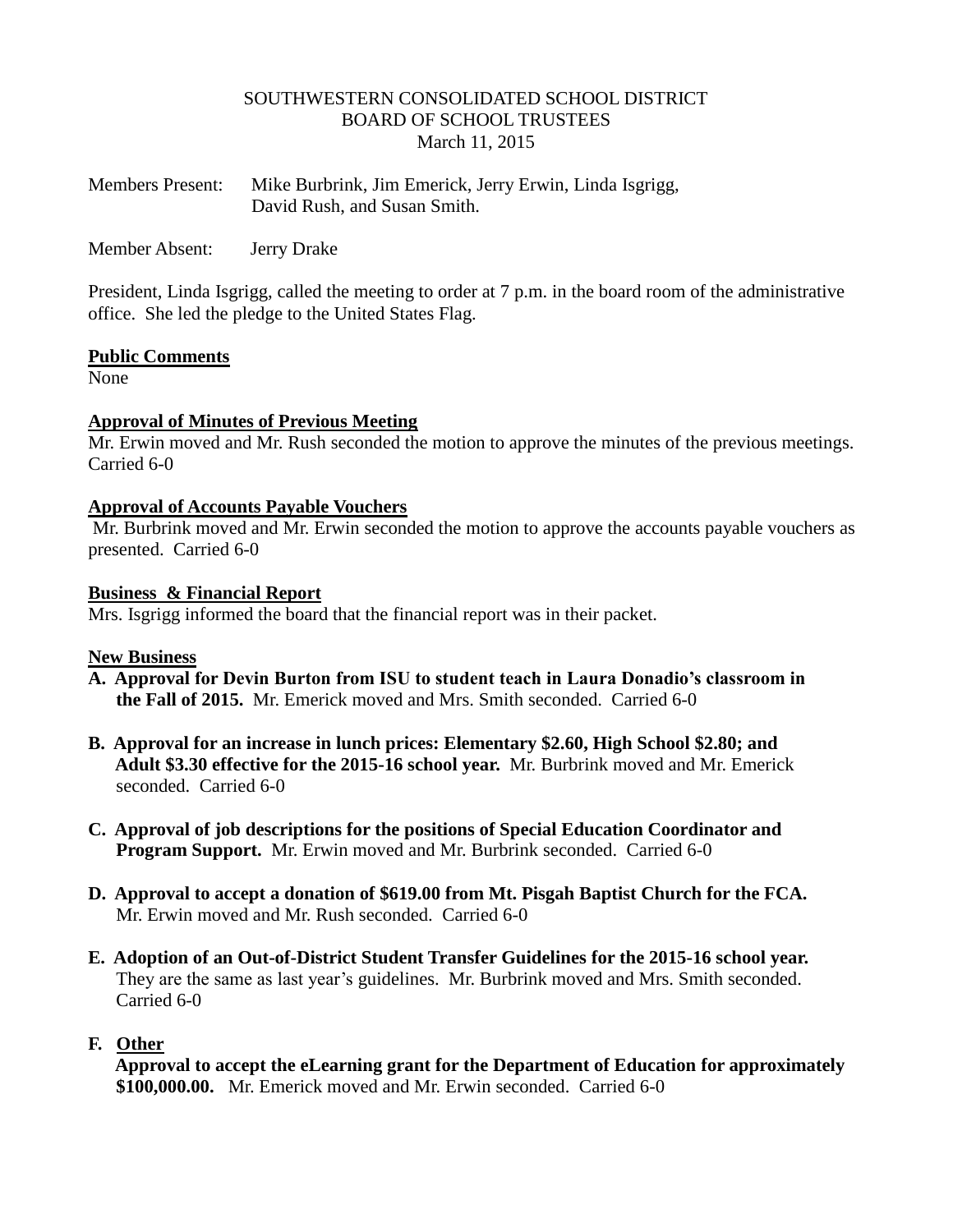# **Reports and Presentations**

Mr. Chase informed the board that  $8<sup>th</sup>$  grade will be taking language arts part II test tomorrow. The kids are doing good work. Teachers have done a great job.

Mr. Edwards said that the  $3<sup>rd</sup>$  graders are excited to take ISTEP. IREAD will be given next Monday. March 19<sup>th</sup> will be kindergarten roundup. Spring break is the week following that, March  $23 - 27$ <sup>th</sup>.

# **Superintendent Report**

Dr. Maurer presented a 2016 & 2017 School Formula Simulation prepared by Legislative Services Agency. The report estimates that Southwestern will lose students the next two years. Full Day Kindergarten will no longer be a separate item for the next two years. Incentives will be given to districts that consolidate. Dr. Maurer mentioned that \$30 million dollars for school will go into Performance Grants. Title I will lose money in 2016 but stay steady in 2017.

Mr. Burbrink asked about formula estimates. Again these are only estimates.

# **Personnel**

# **A. Leaves/Resignations/Terminations**

Recommend the acceptance of the retirement of Joe Duchaine, Social Studies Teacher, as of June 1, 2015. Mr. Burbrink moved and Mr. Rush seconded. Carried 6-0

# **B. Recommendations to Hire**

-Brooke Kistler and Chris Clark as volunteer track coaches.

-Terri Muldoon as volunteer boys golf coach.

-Laura Chipman as elementary drama co-director

-Lacie Eversole as a bus driver for the duration of an additional activity bus route to Columbus, IN.

Mr. Erwin moved and Mr. Rush seconded. Carried 6-0

There was some discussion on transportation and what is required by school districts.

# **Superintendent Comments**

Dr. Maurer thanked Mr. Duchaine for his many years of service at Southwestern High School.

# **Board Member Comments**

Mrs. Smith thanked Mr. Duchaine for his many years of service here. Mr. Rush asked how custodian help was coming along. Dr. Maurer mentioned that in many schools finding custodial workers is a challenge and it is the same here. Mr. Burbink congratulated the teachers and principals on their great work preparing the students for ISTEP. Mrs. Isgrigg congratulated Mr. Duchaine on his retirement. She also read a thank you note from the family of Louis Hamner, former board member, on the flowers that were sent at his passing.